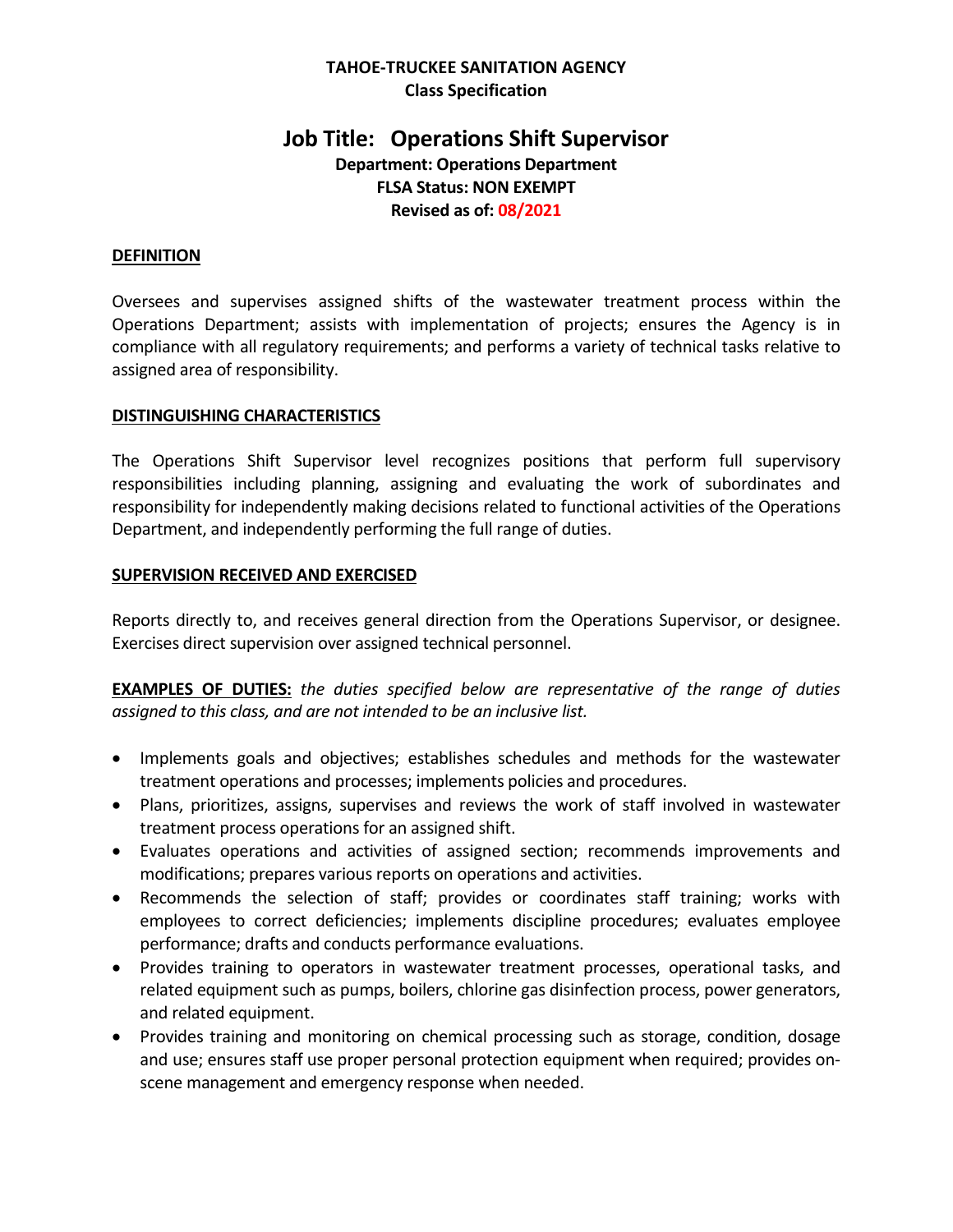- Oversees staff and operations on an assigned shift; troubleshoots problems and unusual situations; assists in planning, prioritizing and implementing special projects.
- Monitors the Operators taking the plant off and back on line; ensures SOP's (Standard Operating Procedures) and all other requirements are met and followed.
- Ensures compliance with all regulatory requirements; monitors operations to determine efficiency and effectiveness of plant processes; prepares documentation as assigned.
- Performs operational tasks, when needed; operates pumps and equipment; collects samples; enters and retrieves information and monitors processes; operates, repairs or cleans equipment; interprets data; puts equipment in and out of service.
- Performs and oversees staff collecting, processing and performing laboratory tests, in accordance with Agency Quality Assurance Manual, including retrieving wastewater sludge and/or dry samples.
- Adheres to and oversees compliance with all safety policies and procedures; oversees receipt of, storage and use of chemicals including maintaining inventory and ordering.
- Performs confined space entries to inspect tanks and other spaces.
- Operates a forklift to transport, load and unload materials, supplies and equipment, as assigned.
- Assumes the role of Operator as needed.
- Answers questions and provides information to the public; investigates complaints from public and recommends corrective action as necessary to resolve complaints.
- Represents the Agency with dignity, integrity, and the spirit of cooperation in all relations with staff and the public.
- Builds and maintains positive working relationships with co-workers, other Agency employees and the public using principles of good customer service.
- Performs related duties as assigned.

## **QUALIFICATIONS**

## **Knowledge of:**

- Principles and practices of wastewater treatment operations and processes and the methods of evaluating treatment results.
- Equipment, tools and materials used in wastewater treatment operations and processes.
- Methods and procedures of mathematics, biology, chemistry, biochemistry and sampling procedures and laboratory techniques related to area of assignment.
- Procedures, methods, tools, and equipment related to plant safety, including methods and procedures used in emergency settings.
- Analyze and prepare technical reports and related documents.
- Principles and practices of supervision, training and evaluating performance.
- Principles and practices of safety management and emergency response, including confined space entry.
- Pertinent local, State and Federal laws, ordinances and rules.
- Modern office practices, methods, and computer equipment including relevant software programs.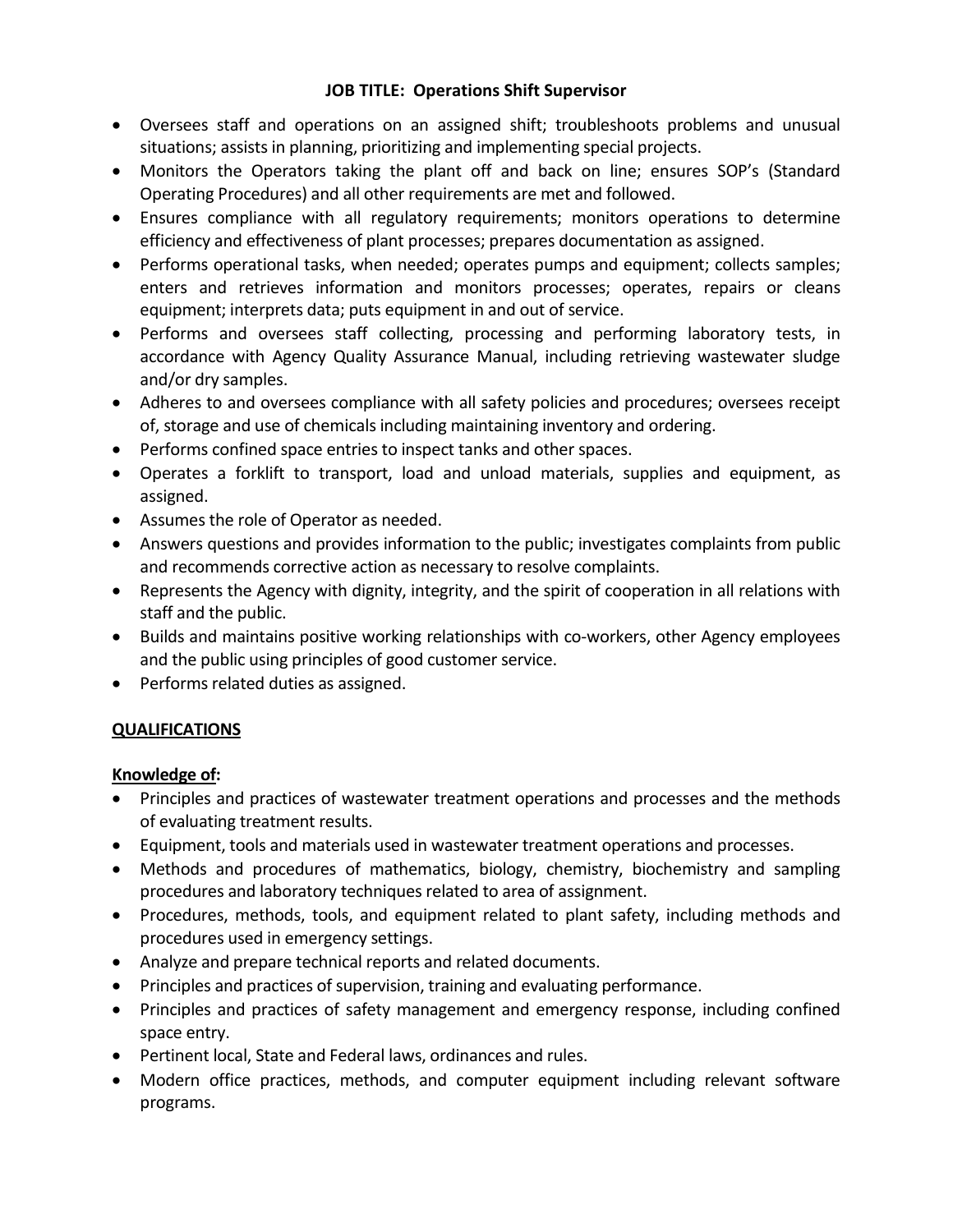- Operation of office equipment including personal computers, fax machines, copiers, printers, telephones, voicemail and e-mail systems, etc.
- Oral and written communication skills; business English including vocabulary, spelling, and correct grammatical usage and punctuation.
- Safe work practices and Standard Operating Procedures.
- Principles and practices of customer service.

## **Ability to:**

- Oversee and supervise assigned shifts of the wastewater treatment operations process; assist to implement projects.
- On an ongoing basis, know and understand all requirements and essential aspects of the job including laws, regulations, rules and codes related to area of assignment; know and observe safety rules and identify hazards; intermittently locate, analyze, detect and diagnose problem equipment and determine solutions; train and explain processes to others; when so assigned, observe performance and provide input into review and evaluation of the work of others; problem solve issues related to area of assignment; remember various processes and requirements and how to operate equipment; intermittently access, review, and interpret and adjust or enter data on work orders, reports and other documents; identify, interpret and communicate technical and numerical information.
- Ensure requirements are met and that the Agency is in compliance with all regulatory requirements.
- Interpret and explain pertinent operational and department policies and procedures.
- Develop and recommend policies and procedures related to assigned operations.
- Safely operate a variety of manual and mechanized tools and equipment, including forklift and skid loader, as needed.
- Understand and carry out oral and written instructions, and prioritize workload to meet deadlines.
- Adhere to and utilize appropriate Agency safety policies, procedures and practices and utilize appropriate Personal Protection Equipment.
- Read, write and comprehend the English language at a level necessary for effective job performance, exercising correct English usage, vocabulary, spelling, grammar and punctuation.
- Communicate effectively, tactfully and positively in both oral and written form.
- Operate and use modern office equipment and technology, including computers and applicable software.
- Maintain regular attendance and adhere to prescribed work schedule to conduct job responsibilities.
- Function in confined spaces and/or hazardous environment.
- Utilize appropriate safety procedures and practices for assigned duties.
- Work an assigned shift on a rotating basis.
- Establish and maintain effective working relationships with those contacted in the course of work.
- Supervise, train and evaluate performance of assigned staff.
- Contribute effectively to the accomplishment of Agency goals, objectives and activities.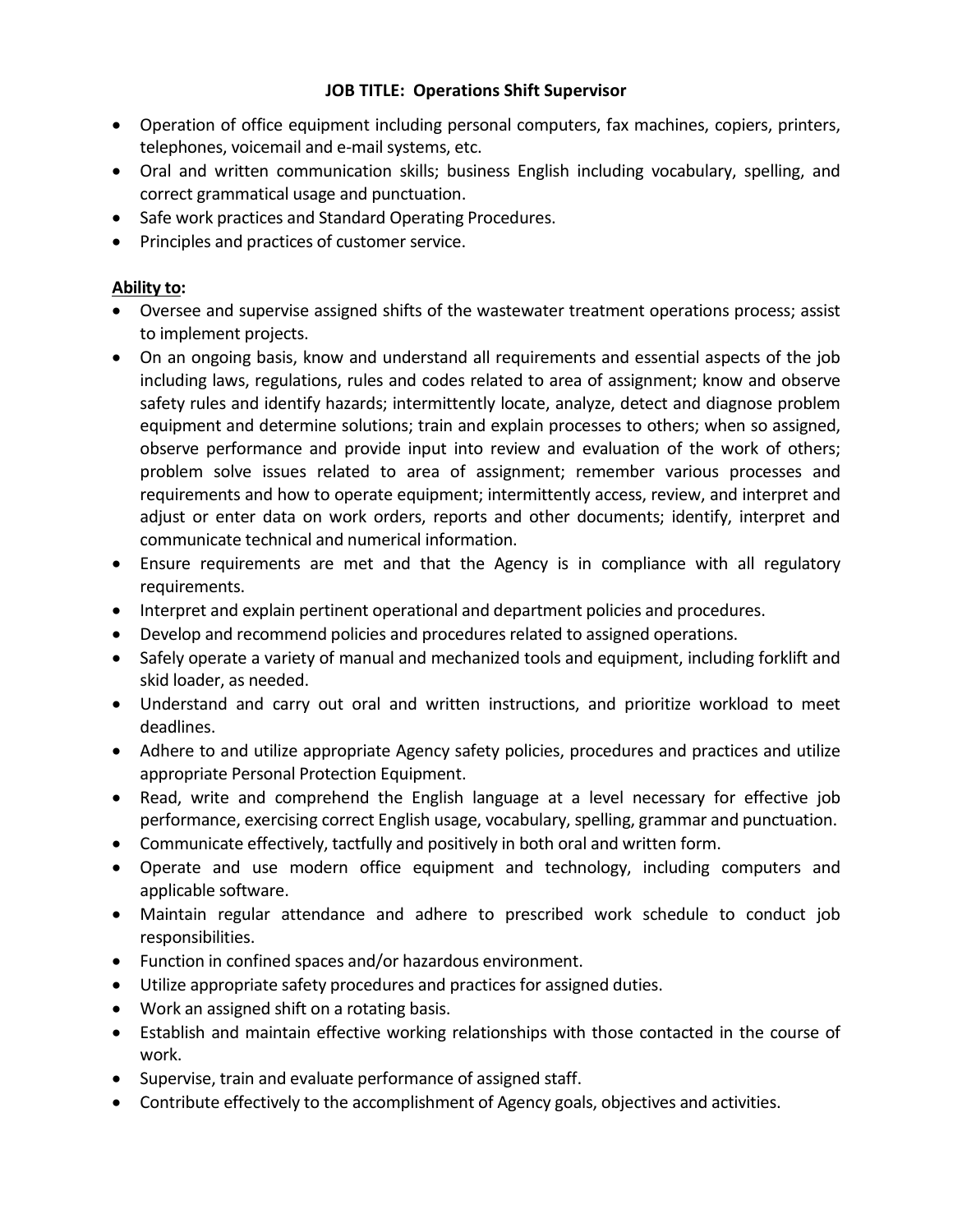## **Experience and Education:**

Any combination of experience and training that would provide the required knowledge and abilities is qualifying. A typical way to obtain the required knowledge and abilities would be:

#### **Experience:**

Five years of increasingly responsible journey level wastewater operations experience; and one year providing technical and/or functional supervision over assigned staff.

## **Education:**

Equivalent to the completion of the twelfth grade with emphasis on, or supplemented by, course work in mathematics and chemistry or a related field.

#### **SPECIAL QUALIFICATIONS**

#### **License and Certificate:**

Possession of a valid California or Nevada Class C Driver License desirable.

Possession of a Wastewater Treatment Operator Grade III Certificate issued by the California State Water Resources Control Board.

Possession of, or ability to obtain a forklift certification within six months of appointment.

Possession, or ability to obtain of a confined space certification within six months of appointment.

Persons employed in this classification are required to participate in Agency provided training to acquire basic First Aid and Cardiopulmonary Resuscitation (CPR) certificates during the initial 12 months of employment and continued maintenance of a valid certificate as a condition of employment for this position.

Possession of, or ability to obtain a 40-hour Hazwoper Hazardous Materials Technician Level III certification within six months of appointment.

## **PHYSICAL REQUIREMENTS**

Position self and intermittently move so as to access, maintain, clean, repair and/or install equipment; intermittently move, traverse and position self around the office, control rooms, laboratory or job site while performing work activities and to reach needed items; work effectively for long periods of time at a desk or table in a control room, or while driving vehicle or operating equipment; position self to adjust equipment, use tools to review work of others or access low or high items; ascend and descend stairs, ladders or step stools to reach elevated platforms, equipment or other items and to access areas out of reach; manipulate, operate, activate and adjust equipment and tools; and move or transport weight of 50 pounds or less.